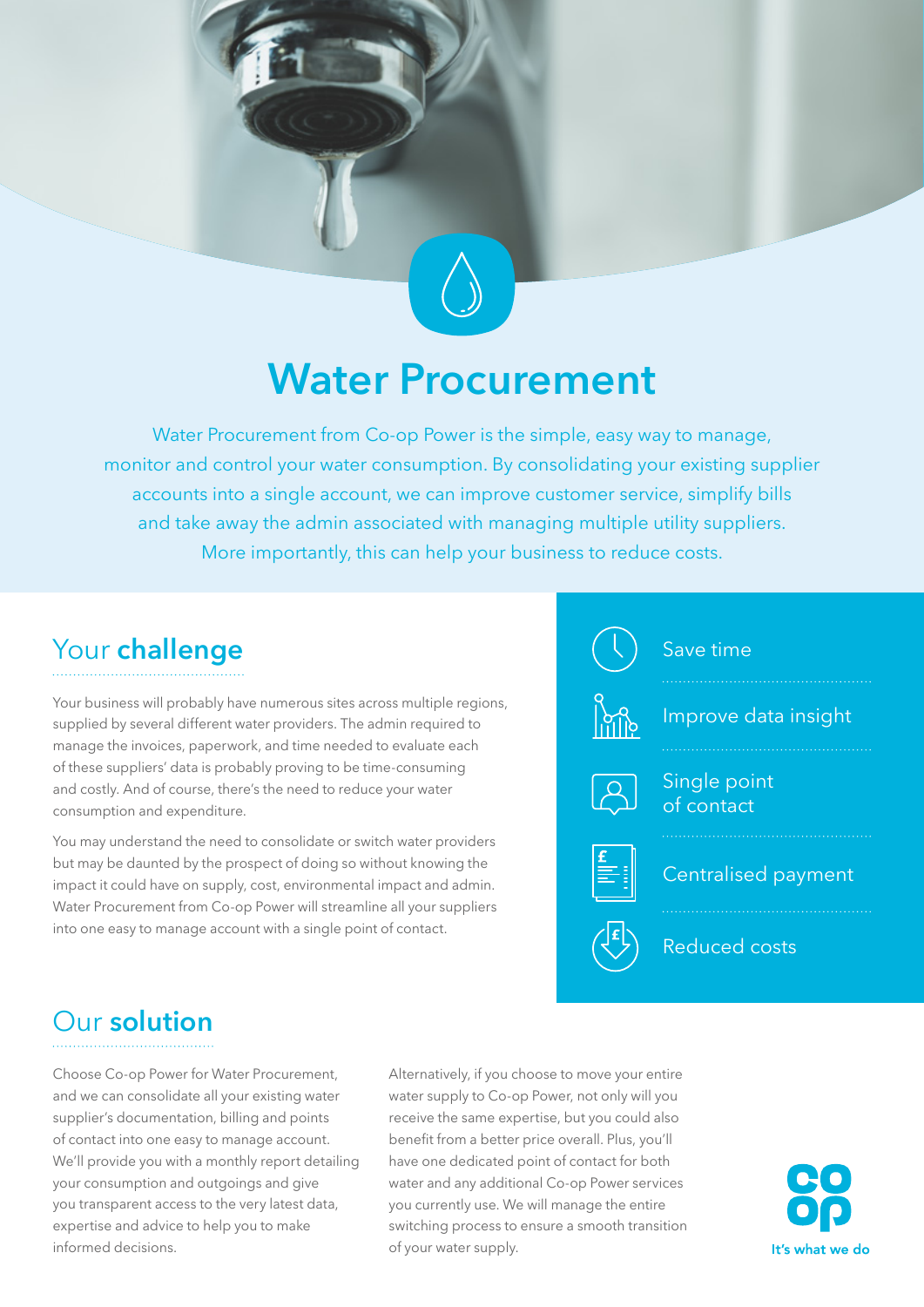## The Co-op **Power difference:**

#### **Dedicated account manager**

Whether you're consolidating your existing suppliers into one account or switching your entire supply to Co-op Power, you will benefit from a dedicated account manager who will be your go-to expert for all account and supply queries. If you already use Co-op Power products or services, all your accounts will be managed by one individual, ensuring consistency and understanding of your business's requirements.

#### **Centralised payment**

No matter how many water providers you currently use or invoices you receive, we will streamline them all into one easy to manage account. Not only will this save you large amounts of admin, but it will also give you a clearer picture of your expenditure and if any action is required, e.g. switching supplier or alerting a supplier to a potential problem.

#### **Proven expertise**

We have been an industry leader in the green energy market since we were established to procure ethically sourced green electricity for the Co-op back in 2003. Since then, we have diversified into all areas of green energy, providing our members with sustainable energy, affordable pricing, unrivalled industry expertise and know-how.

### How we've **helped others:**

66 The initial quote from our existing supplier felt competitive. It wasn't until we had discussions with Co-op Power we realised we were paying too much. **Co-op Power beat our original quote by 13% saving us over £140,000.**



**Mike Jackson** Director of Supply Chain Management and Head of Charity, Roadchef



Beating the original quote by 13% **£140,000 saved**